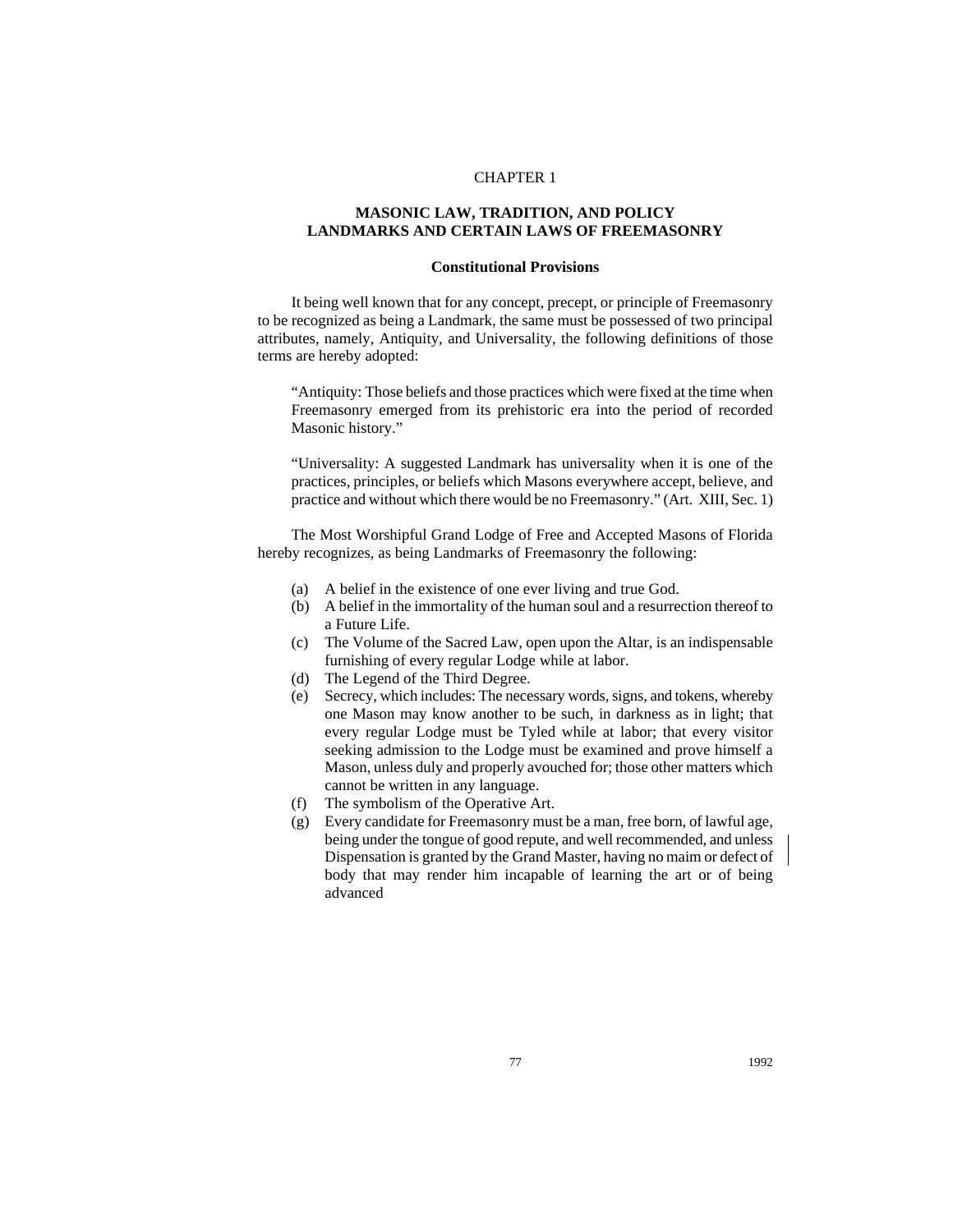#### **Constitutional Provisions Digest of Masonic Law Chap. 1**

to the several Degrees. (NOTE: Under our law, this language has been interpreted to mean that an artificial substitute will qualify a maimed applicant if by the use thereof he is capable of conforming literally to what is required of him by the ritual of the several Degrees of Craft Masonry.)

- (h) The division of Ancient Craft Masonry into three classifications, namely, Entered Apprentices, Fellow Crafts, and Master Masons, out of which classifications grew the present Three Degrees of Craft Masonry.
- (i) The government of the Fraternity by a presiding Officer who, since the advent of speculative Masonry, has borne the title of Grand Master and has been elected from the body of the Craft, and the prerogatives inherent in that office, among which are:

The prerogative of the Grand Master to enter into and preside over every assembly of Masons within his jurisdiction and, corollary thereto, to supervise and regulate the affairs of Masonry within that jurisdiction, between Communications of the Grand Lodge, subject to the Constitution and lawful Regulations duly enacted by the Grand Lodge.

The prerogative of the Grand Master to grant his Dispensation.

The prerogative of the Grand Master to make a Mason at sight in the body of a regularly constituted Lodge and by trial of the ballot.

(j) The necessity for Freemasons to congregate in Lodges.

The recognition of the above as Landmarks shall not be construed to mean or imply that this Grand Lodge is in any wise prohibited from recognizing, from time to time, hereafter, by appropriate amendments hereto, other principles, precepts, practices, or tenets of Freemasonry as being Landmarks, nor is this Grand Lodge prohibited from reconsidering and, if deemed proper, withdrawing, this recognition of any of the above. (Art. XIII, Sec. 2).

Although not recognized as being Landmarks, this Grand Lodge recognizes the following as being fundamental concepts, principles, precepts, practices, and tenets of Freemasonry, possessing the qualities and characteristics of Ancient Craft Masonic precedents and law, but not possessed of the immutable qualities of Landmarks:

(a) The government of the Craft, when congregated in a Lodge, by a Master and two Wardens.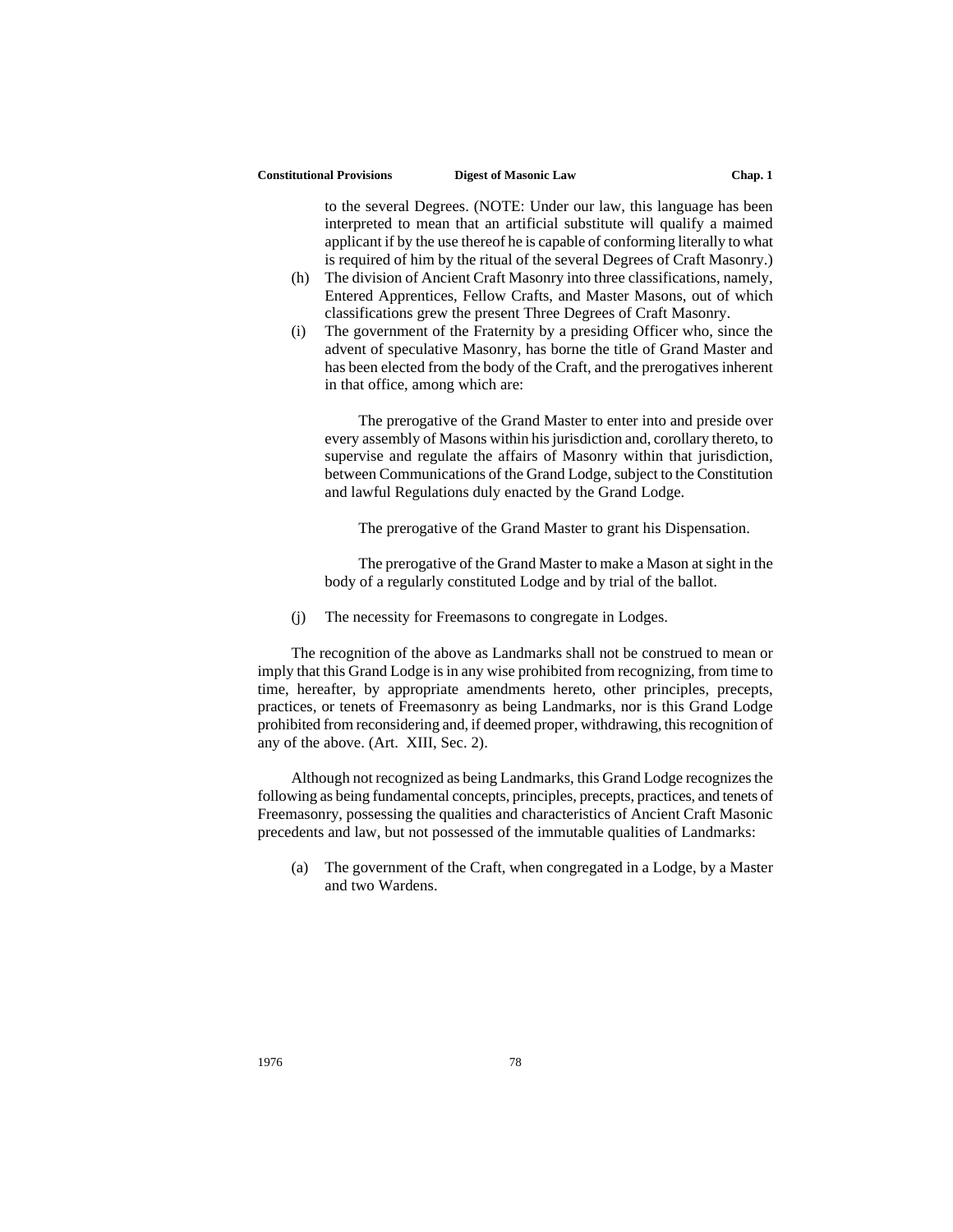- (b) The right of every Mason to be represented in all general meetings of the Craft and to instruct his representatives.
- (c) The right of every Mason to appeal to the Grand Lodge, from any decision affecting his status as a Mason.
- (d) The right of every Mason to visit and sit in every regular Lodge.
- (e) No Lodge can interfere with the business of another Lodge.
- (f) Every Freemason is amenable to the laws of the Masonic Jurisdiction in which he resides.
- (g) The equality of all Masons. (Article XIII, Sec. 3)

# GENERAL PROVISIONS

## **Regulations**

**1.01** The Constitution and Regulations of The Most Worshipful Grand Lodge of Free and Accepted Masons of Florida as set forth and contained in this Digest are hereby adopted, ratified, confirmed, and with the amendments, changes, alterations, and additions thereto which may hereafter be made by direction of Grand Lodge, are declared to be the supreme Masonic Law of this Grand Jurisdiction.

The Rulings and Decisions of this Grand Lodge set forth and contained herein are declared to be in full force and effect and all Rulings and Decisions in conflict therewith are hereby revoked, rescinded, and declared of no force and effect. (1985)

**1.02** Masonic Law is a rule of fraternal conduct, and applies only to the moral and fraternal rectitude of its members. It is based upon the law of Divine Revelation, therefore, any covenant, affirmation, declaration, assumption, prescription, or requirement derogatory thereto, or in conflict therewith, is void. Hence the precept, "a Mason is bound by his tenure to obey the moral law." It embodies an innate principle of right, whose footprints distinctly mark the path of virtue in all authentic antecedents' history, and whose plumbline of moral rectitude will guide its consistent votaries of all successive future generations through the vista of coming time to the verge of human demolition.

**1.03** Masonic Law is of two kinds, viz: The unwritten and written. The unwritten law of Masonry comprises its mystic covenants and ceremonies which have been handed down by tradition from time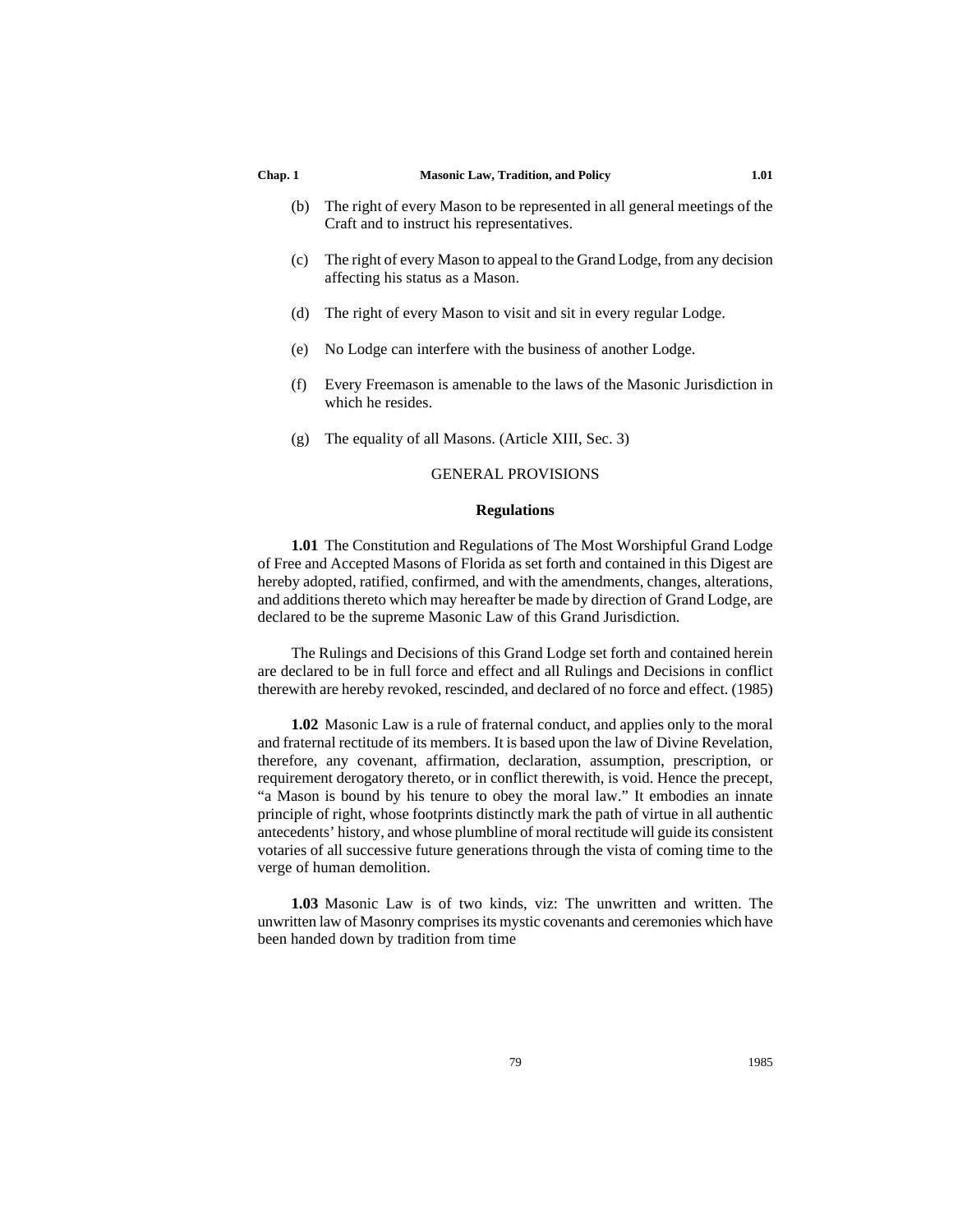immemorial, and which no Mason, or set of Masons, is at liberty to violate or unlawfully reveal. The written law of Masonry is embraced in the Holy Bible, the Constitution and legislation of Grand Lodge, and the Laws, Rules, and Regulations of the Particular Lodges, respectively, to which every Mason in his proper sphere of fraternal jurisdiction should yield dutiful conformity.

**1.04** Freemasonry has for its guide in jurisprudence an array of "Ancient Landmarks," from which, without the hazards of dissolution, it can never depart. They are from "time immemorial," certain, continued, immovable, and easily discerned and comprehended through the medium of mystic intelligence. They form the circle of boundary lines of official prerogatives, Grand Lodge legislation, work of Particular Lodges, and the covenants, relations, rights, privileges, and duties of constituents.

**1.05** Lodges are recommended to establish libraries for the use and benefit of their members, and to place therein the various works on jurisprudence and other Masonic subjects, which they can obtain; but for Masonic Law in this Grand Jurisdiction they must be governed by the Constitution and Regulations of the Grand Lodge, which are by no means meager, and which may be enlarged from time to time, as the increasing necessities of the Craft may demand.

**1.06** Freemasonry professes to promote virtue, with which vice, of whatever shape or magnitude, is antagonistic. It is, therefore, incumbent upon every true Mason to conform and take counsel with his Brethren concerning any and all matters properly involving fraternal discipline.

**1.07** Masonic Law or jurisprudence is sufficiently large and comprehensive in area and application to need no special legislation to enable the Particular Lodges to correct, by discipline, the vices and irregularities of their wayward members.

**1.08** Officers of Lodges, Grand and Particular, are by the nature of their contract with the Fraternity, required to be prompt and faithful in the discharge of their official duties. Culpable negligence and dereliction on their part tend to discourage the Brethren, whereby the normal force or influence of the Lodge is weakened or destroyed. Such conduct is therefore censurable, and the Brethren should not be slow in seeking effectual fraternal remedy.

**1.09** It is not within the province of a Masonic Lodge to assume the functions of judicial courts. It cannot pass upon compensation supposed to be due from one Brother to another, but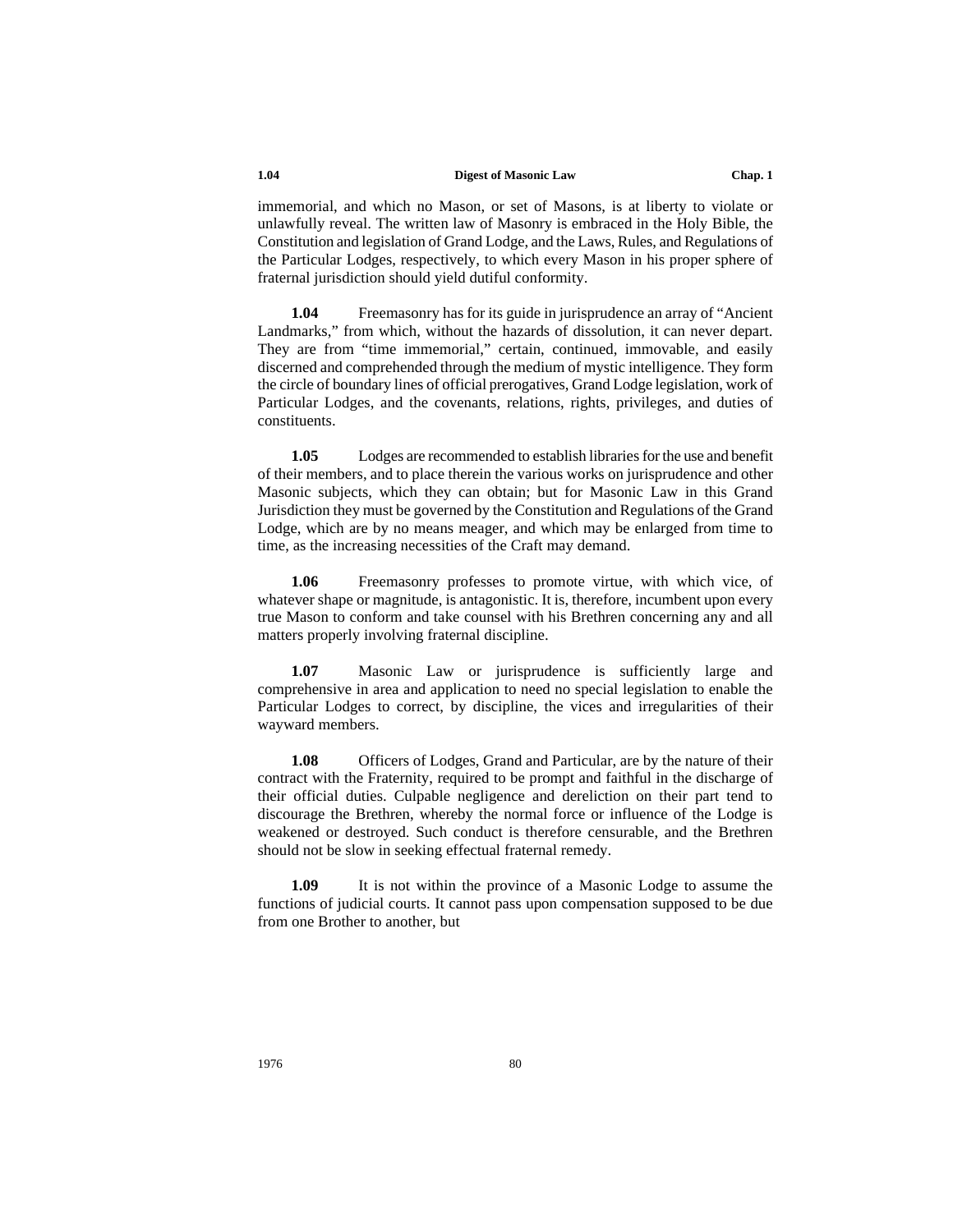when there are reasons to believe that a premeditated or intentional wrong has been done, the erring Brother should be disciplined.

**1.10** Masonry exercises no absolute control over the natural and civil rights of individuals, they being left to the law of the land. Masonic penalties, therefore, cannot be inflicted upon the person of any member, but may affect and deprive him of his fraternal rights and relations.

**1.11** Anderson's Constitution, 1722, the General Regulations of Thirty-Nine Articles, and the Charges of a Freemason, are in force in this Grand Jurisdiction, so far as they are not in conflict with the Constitution and Laws of this Grand Lodge.

# GENERAL REGULATIONS FROM ANDERSON'S CONSTITUTION

Compiled first by Mr. George Payne, Anno 1720, when he was Grand Master, and approved by the Grand Lodge on Saint John Baptist's Day, Anno 1721, at Stationer's Hall, London; when the most noble Prince John Duke of Montagu was unanimously chosen our Grand Master for the year ensuing; who chose John Beal, M.D., his Deputy Grand Master; Mr. Josiah Villeneau and Mr. Thomas Morris, Jun., were chosen by the Lodge Grand Wardens. And now, by the command of our said Right Worshipful Grand Master Montagu, the author of this book has compared them with, and reduced them to the ancient records and immemorial usage of the Fraternity, and digested them into this new method, with several proper explications, for the use of the Lodges in and about London and Westminster.

I. The Grand Master, or his Deputy, hath authority and right, not only to be present in any true Lodge, but also to preside wherever he is, with the Master of the Lodge on his left hand, and to order his Grand Wardens to attend him, who are not to act in Particular Lodges as Wardens, but in his presence, and at his command; because there the Grand Master may command the Wardens of that Lodge, or any other Brethren he pleaseth, to attend and act as his Wardens pro tempore.

II. The Master of a Particular Lodge has the right and authority of congregating the members of his Lodge into a chapter at pleasure, upon any emergency or occurrence, as well as to appoint the time and place of their usual forming; and in case of sickness, death, or necessary absence of the Master, the Senior Warden shall act as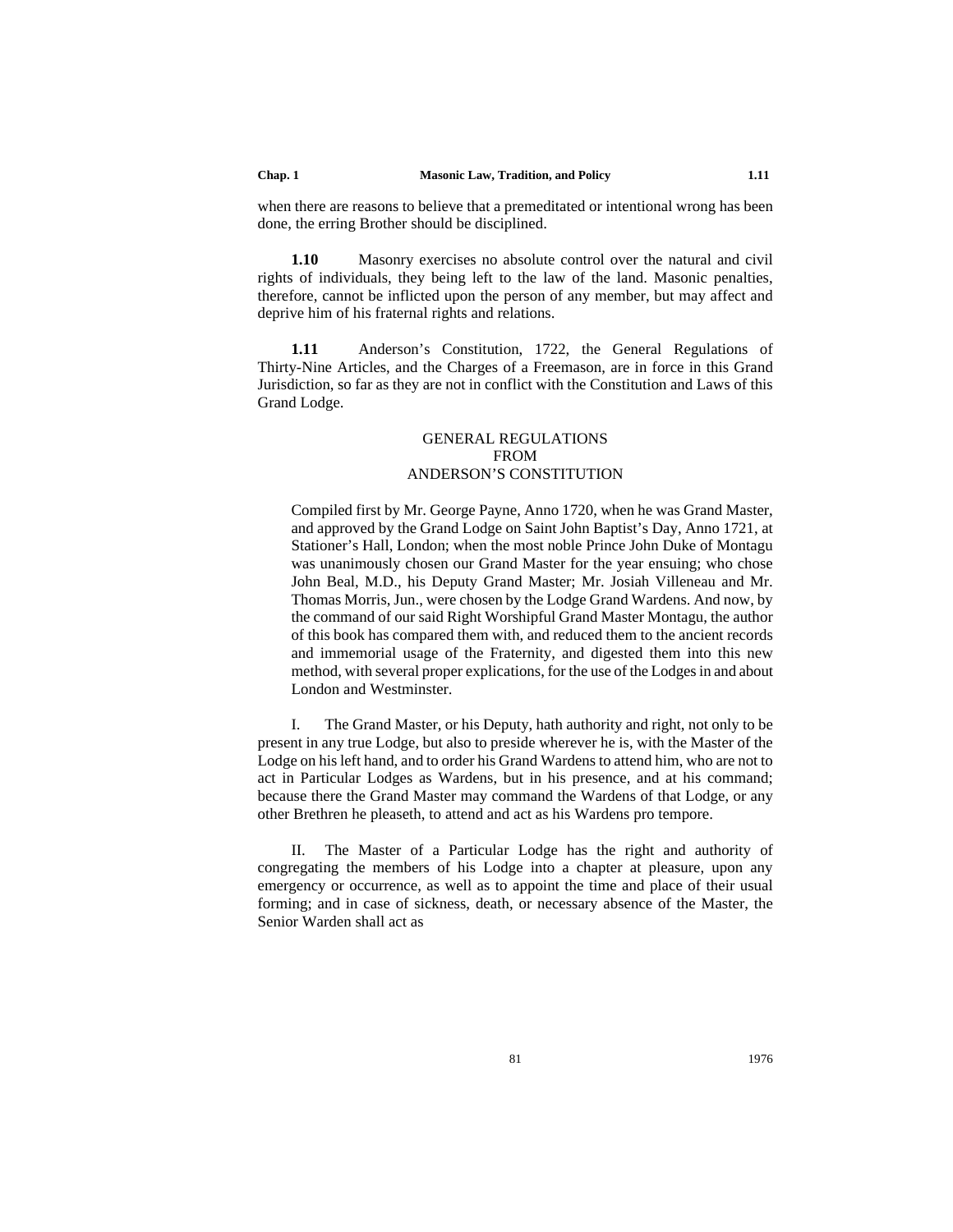Master pro tempore, if no Brother is present who has been Master of that Lodge before; for in that case the absent Master's authority reverts to the last Master then present; though he cannot act until the said Senior Warden has once congregated the Lodge, or in his absence the Junior Warden.

III. The Master of each Particular Lodge, or one of the Wardens, or some other Brother by his order, shall keep a book containing their By-Laws, the names of their members, with a list of all the Lodges in town, and the usual times and places of their forming, and all their transactions that are proper to be written.

IV. No Lodge shall make more than five new Brethren at one time, nor any man under the age of twenty-five, who must be also his own Master; unless by a Dispensation from the Grand Master or his Deputy.

V. No man can be made or admitted a member of a Particular Lodge, without previous notice one month before given to the said Lodge, in order to make due inquiry into the reputation and capacity of the candidate; unless by the Dispensation aforesaid.

VI. But no man can be entered a Brother in any Particular Lodge, or admitted to be a member thereof, without the unanimous consent of all the members of that Lodge then present when the candidate is proposed, and their consent is formally asked by the Master; and they are to signify their consent or dissent in their own prudent way, either virtually or in form, but with unanimity; nor is this inherent privilege subject to a Dispensation; because the members of a Particular Lodge are the best judges of it; and if a fractious member should be imposed on them, it might spoil their harmony, or hinder their freedom; or even break and disperse the Lodge, which ought to be avoided by all good and true Brethren.

VII. Every new Brother at his making is decently to clothe the Lodge, that is, all the Brethren present, and to deposit something for the relief of indigent and decayed Brethren, as the candidate shall think fit to bestow, over and above the small allowance stated by the By-Laws of that Particular Lodge, which charity shall be Lodged with the Master or Wardens, or the Cashier, if the members think fit to choose one.

And the candidate shall also solemnly promise to submit to the Constitutions, the Charges, and Regulations, and to such other good usages as shall be intimated to them in time and place convenient.

VIII. No set or number of Brethren shall withdraw or separate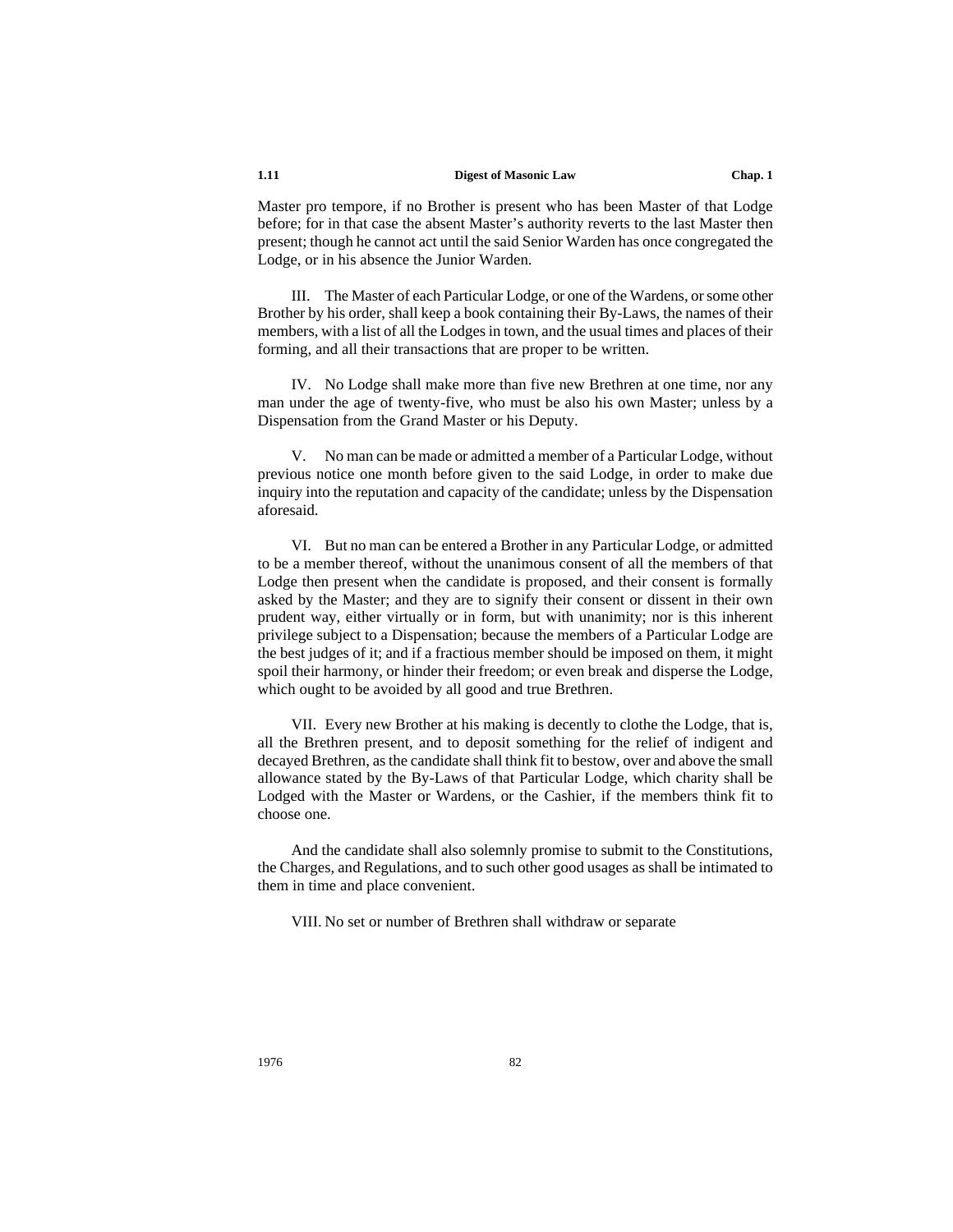themselves from the Lodge in which they were made Brethren, or were afterwards admitted members, unless the Lodge becomes too numerous; nor even then, without a Dispensation from the Grand Master or his Deputy; and when they are thus separated, they must either immediately join themselves to such other Lodge as they shall like best, with the unanimous consent of that Lodge to which they go (as above regulated) or else they must obtain the Grand Master's Warrant to join in forming a new Lodge.

If any set or number of Masons shall take upon themselves to form a Lodge without the Grand Master's Warrant, the regular Lodges are not to countenance them, nor own them as fair Brethren and duly formed, nor approve of their acts and deeds: but must treat them as rebels, until they humble themselves, as the Grand Master shall in his prudence direct, and until he approve of them by his Warrant, which must be signified to the other Lodges, as the custom is when a new Lodge is to be registered in the list of Lodges.

IX. But if any Brother so far misbehave himself as to render his Lodge uneasy, he shall be twice duly admonished by the Master or Wardens in a formed Lodge; and if he will not refrain his imprudence, and obediently submit to the advice of the Brethren, and reform what gives them offence, he shall be dealt with according to the By-Laws of that Particular Lodge, or else in such a manner as the Quarterly Communication shall in their great prudence think fit; for which a new Regulation may be afterwards made.

X. The majority of every Particular Lodge, when congregated, shall have the privilege of giving instructions to their Master and Wardens, before the assembling of the Grand Chapter, or Lodge, at the three Quarterly Communications hereafter mentioned, and of the Annual Grand Lodge too; because their Master and Wardens are their representatives, and are supposed to speak their mind.

XI. All Particular Lodges are to observe the same usages as much as possible; in order to which, and for cultivating a good understanding among Freemasons, some members out of every Lodge shall be deputized to visit the other Lodges as often as shall be thought convenient.

XII. The Grand Lodge consists of, and is formed by the Masters and Wardens of all the regular Particular Lodges upon record, with the Grand Master at their head, and his Deputy on his left hand, and the Grand Wardens in their proper places; and must have a Quarterly Communication about Michaelmas, Christmas, and Lady-Day, in some convenient place, as the Grand Master shall appoint, where no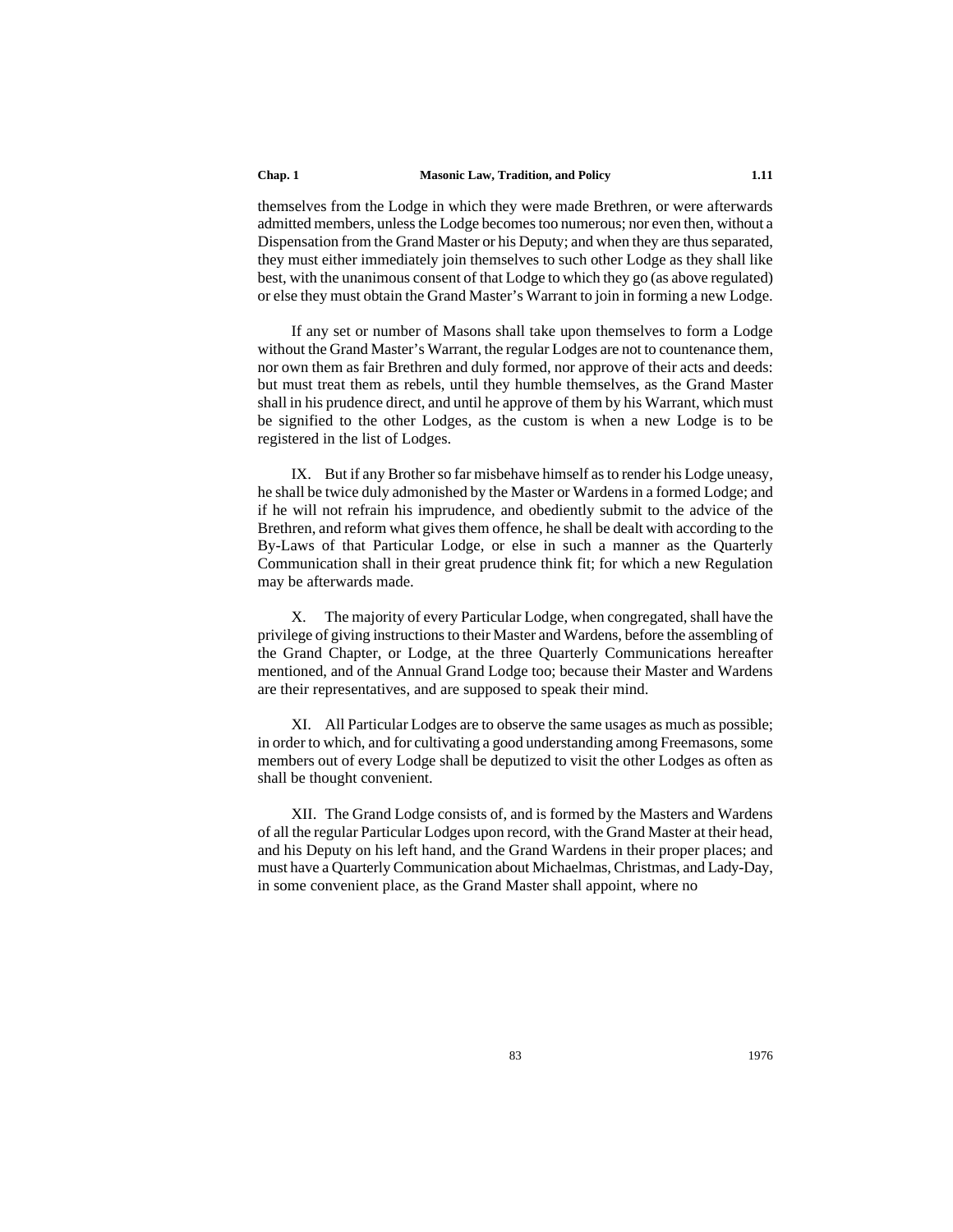Brother shall be present, who is not at that time a member thereof, without a Dispensation; and while he stays, he shall not be allowed to vote, nor even give his opinion, without leave of the Grand Lodge asked and given, or unless it be duly asked by the said Lodge.

All matters are to be determined in the Grand Lodge by a majority of votes, each member having one vote, and the Grand Master having two votes, unless the said Lodge leave any particular thing to the determination of the Grand Master, for the sake of expedition.

XIII. At the said Quarterly Communication, all matters that concern the Fraternity in general, or Particular Lodges, or single Brethren, are quietly, sedately, and maturely to be discoursed of and transacted; Apprentices must be admitted Masters and Fellow Craft only here, unless by a Dispensation. Here also all differences, that cannot be made up and accommodated privately, nor by a Particular Lodge, are to be seriously considered and decided; and if any Brother thinks himself aggrieved by the decision of this Board, he may appeal to the Annual Grand Lodge next ensuing, and leave his appeal in writing, with the Grand Master, or his Deputy, or the Grand Wardens.

Here also the Master or the Wardens of each Particular Lodge shall bring and produce a list of such members as have been made or even admitted in their Particular Lodges since the last Communication of the Grand Lodge; and there shall be a book kept by the Grand Master, or his Deputy, or rather by some Brother whom the Grand Lodge shall appoint for Secretary, wherein shall be recorded all the Lodges, with their usual times and places of forming, and the names of all the members of each Lodge; and all the affairs of the Grand Lodge that are proper to be written.

They shall also consider of the most prudent and effectual methods of collecting and disposing of what money shall be given to, or lodged with them in charity, towards the relief only of any true Brother fallen into poverty or decay, but of none else; but every Particular Lodge shall dispose of their own charity for poor Brethren, according to their own By-Laws, until it be agreed by all the Lodges (in a new Regulation) to carry in the charity collected by them to the Grand Lodge, at the Quarterly or Annual Communication, in order to make a common stock of it; for the more handsome relief of poor Brethren.

They shall also appoint a Treasurer, a Brother of good worldly substance, who shall be a member of the Grand Lodge by virtue of his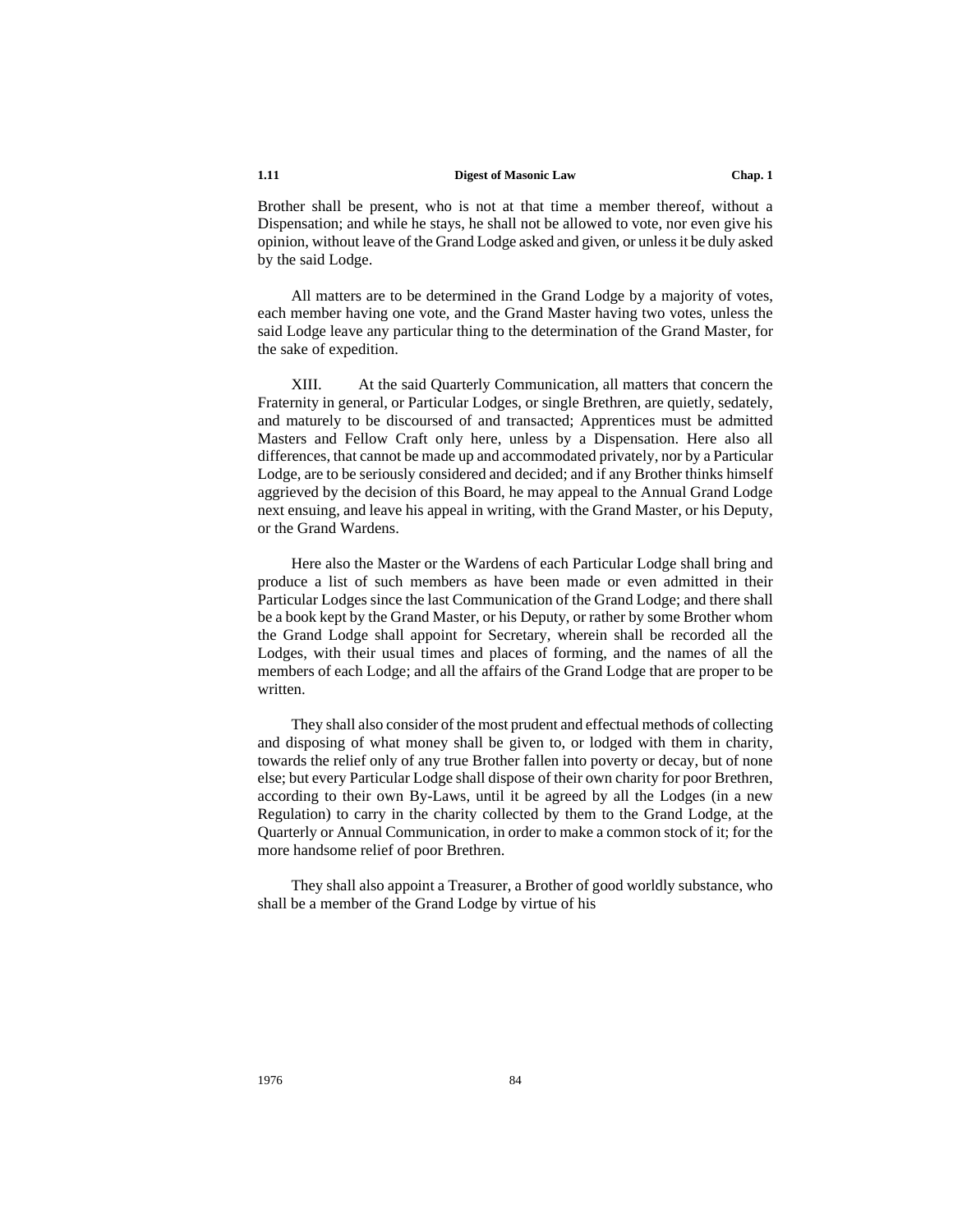office, and shall be always present, and have power to move to the Grand Lodge anything, especially what concerns his office. To him shall be committed all money raised for charity, or for any other use of the Grand Lodge which he shall write down in a book, with the respective ends and uses for which the several sums are intended; and shall expend or disburse the same by such a certain order signed, as the Grand Lodge shall afterwards agree to in a new Regulation; but he shall not vote in choosing a Grand Master or Wardens, though in every other transaction. As in like manner the Secretary shall be a member of the Grand Lodge by virtue of his office, and vote in everything except in choosing a Grand Master or Warden.

The Treasurer and Secretary shall have each a clerk, who must be a Brother and Fellow Craft, but never must be a member of the Grand Lodge, nor speak without being allowed or desired.

The Grand Master, or his Deputy, shall always command the Treasurer and Secretary, with their clerks and books, in order to see how matters go on, and to know what is expedient to be done upon any emergent occasion.

Another Brother (who must be a Fellow Craft) should be appointed to look after the door of the Grand Lodge; but shall be no member of it.

But these offices may be farther explained by a new Regulation when the necessity and expediency of them may more appear than at present to the Fraternity.

XIV. If at any Grand Lodge, Stated or Occasional, Quarterly or Annual, the Grand Master and his Deputy should both be absent, then the present Master of a Lodge, that has been the longest Freemason, shall take the chair, and preside as Grand Master pro tempore; and shall be vested with all his power and honour for the time; provided there is no Brother present that has been Grand Master formerly, or Deputy Grand Master; for the last Grand Master present, or else the last Deputy present, should always of right take place in the absence of the present Grand Master and his Deputy.

XV. In the Grand Lodge, none can act as Wardens but the Grand Wardens themselves, if present; and if absent, the Grand Master, or the person who presides in his place, shall order private Wardens to act as Grand Wardens pro tempore, whose places are to be supplied by two Fellow Craft of the same Lodge, called forth to act, or sent thither by the Particular Master thereof; or if by him omitted, then they shall be called by the Grand Master, that so the Grand Lodge may be always complete.

85 1976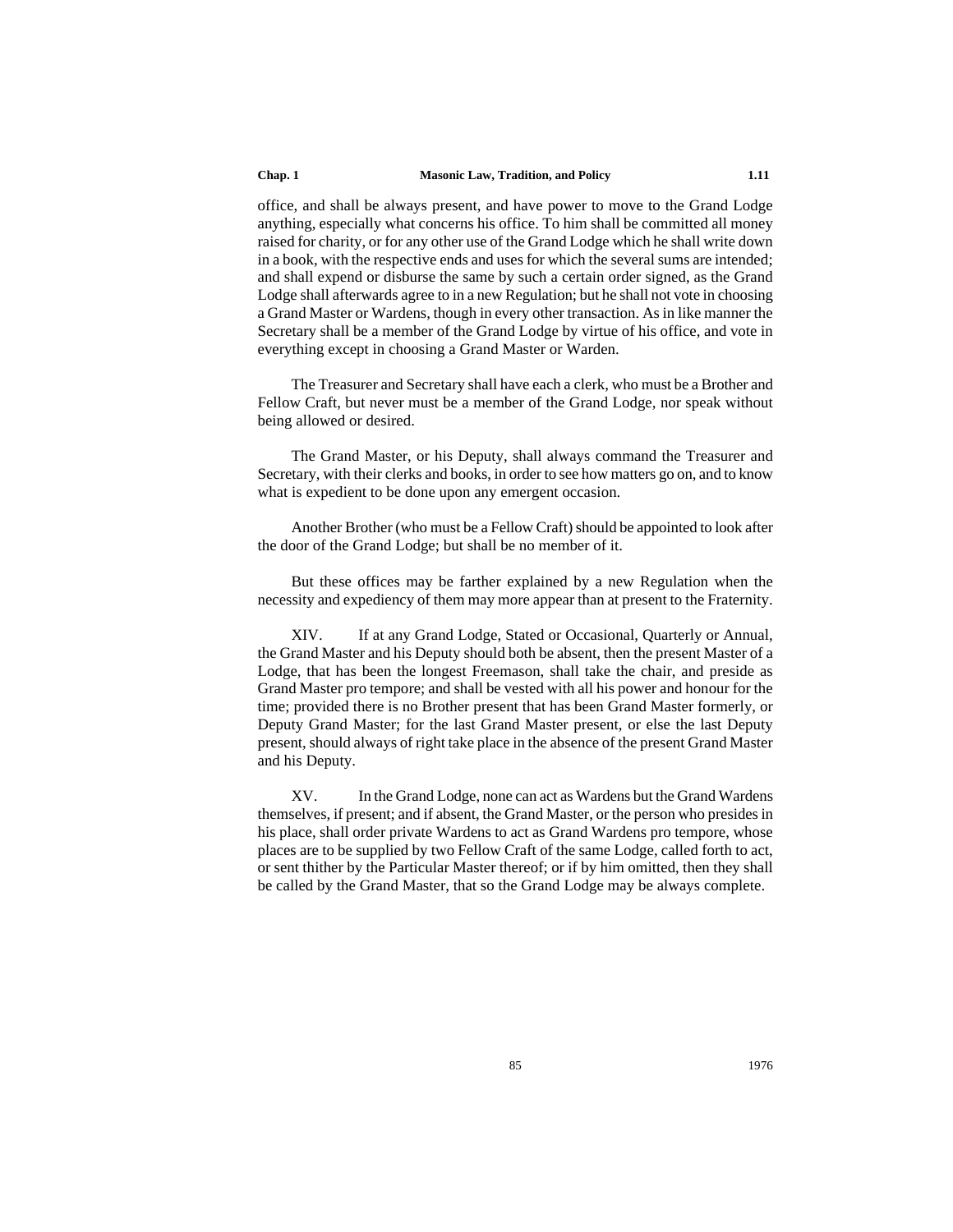XVI. The Grand Wardens, or any others are first to advise with the Deputy about the affairs of the Lodge or of the Brethren, and not to apply to the Grand Master without the knowledge of the Deputy, unless he refuses his concurrence in any certain necessary affair; in which case, or in case of any difference between the Deputy and the Grand Wardens, or other Brethren, both parties are to go by concert to the Grand Master, who can easily decide the controversy and make up the difference by virtue of his great authority.

The Grand Master should receive no intimation of business concerning Masonry, but from his Deputy first, except in such certain cases as his Worship can well judge of; for if the application to the Grand Master be irregular, he can easily order the Grand Wardens, or any other Brethren thus applying, to wait upon his Deputy, who is to prepare the business speedily, and to lay it orderly before his Worship.

XVII. No Grand Master, Deputy Grand Master, Grand Wardens, Treasurer, Secretary, or whoever acts for them, or in their stead pro tempore, can at the same time be the Master or Warden of a Particular Lodge; but as soon as any of them has honorably discharged his grand office, he returns to that post or station in his Particular Lodge, from which he was called to officiate above.

XVIII. If the Deputy Grand Master be sick, or necessarily absent, the Grand Master may choose any Fellow Craft he pleases to be his Deputy pro tempore; but he that is chosen Deputy at the Grand Lodge, and the Grand Wardens too, cannot be discharged without the cause fairly appear to the majority of the Grand Lodge; and the Grand Master, if he is uneasy, may call a Grand Lodge on purpose to lay the cause before them, and to have their advice and concurrence; in which case, the majority of the Grand Lodge, if they cannot reconcile the Master and his Deputy or his Wardens, are to concur in allowing the Master to discharge his said Deputy or his said Wardens, and to choose another Deputy immediately; and the said Grand Lodge shall choose other Wardens in that case, that harmony and peace may be preserved.

XIX. If the Grand Master should abuse his power, and render himself unworthy of the obedience and subjection of the Lodges, he shall be treated in a way and manner to be agreed upon in a new Regulation; because hitherto the ancient Fraternity have had no occasion for it, their former Grand Masters having all behaved themselves worthy of that honourable office.

XX. The Grand Master, with his Deputy and Wardens, shall (at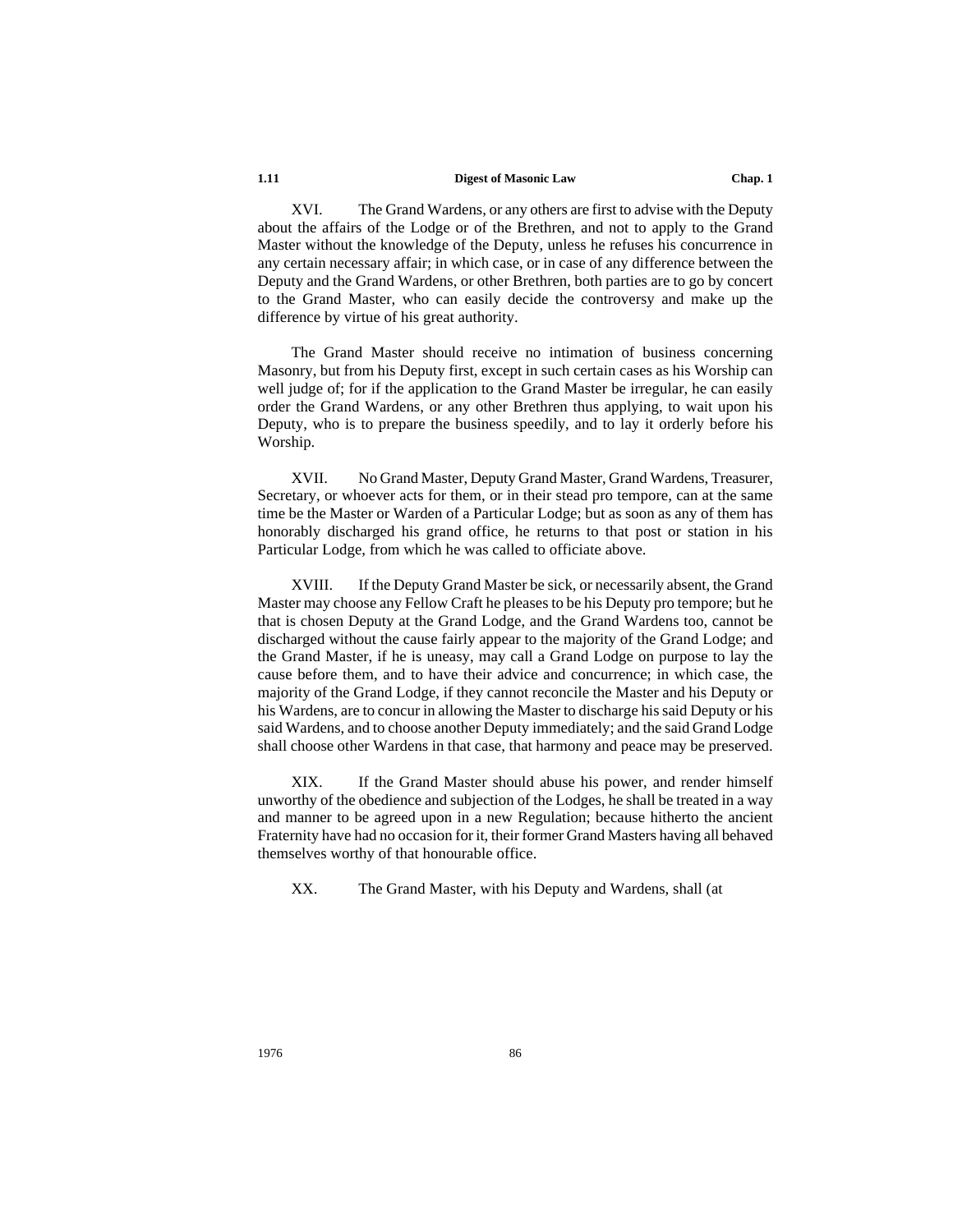least once) go round and visit all the Lodges about town during his Mastership.

XXI. If the Grand Master should die during his Mastership, or by sickness, or by being beyond sea, or any other way should be rendered incapable of discharging his office, the Deputy, or in his absence, the Senior Grand Warden, or in his absence the Junior, in his absence any three present Masters of Lodges, shall join to congregate the Grand Lodge immediately, to advise together upon the emergency, and to send two of their number to invite the last Grand Master to resume his office, which now in course reverts to him; or if he refuse, then the next last, and so backward; but if no former Grand Master can be found, then the Deputy shall act as Principal until another is chosen; or if there be no Deputy, then the oldest Master.

XXII. The Brethren of all the Lodges in and about London and Westminster, shall meet at an Annual Communication and Feast, in some convenient place, on Saint John Baptist's Day, or else on Saint John Evangelist's Day, as the Grand Lodge shall think fit by a new Regulation, having of late years met on Saint John Baptist's Day; provided,

The majority of the Masters and Wardens, with the Grand Master, his Deputy and Wardens, agree at their Quarterly Communication, three months before, that there shall be a Feast, and a General Communication of all the Brethren; for if either the Grand Master, or the majority of the Particular Masters, are against it, it must be dropped for that time.

But whether there shall be a Feast for all the Brethren, or not, yet the Grand Lodge must meet in some convenient place annually on Saint John's Day; or if it be Sunday, then on the next day, in order to choose every year a new Grand Master, Deputy, and Wardens.

XXIII. If it be thought expedient, and the Grand Master, with the majority of the Masters and Wardens, agree to hold a Grand Feast, according to the ancient laudable customs of Masons, then the Grand Wardens shall have the care of preparing the tickets, sealed with the Grand Master's Seal, of disposing of the tickets, of receiving the money for the tickets, of buying materials of the Feast, of finding out a proper and convenient place to feast in; and of every other thing that concerns the entertainment.

But that the work may not be too burdensome to the two Grand Wardens, and that all matters may be expeditiously and safely managed, the Grand Master, or his Deputy, shall have power to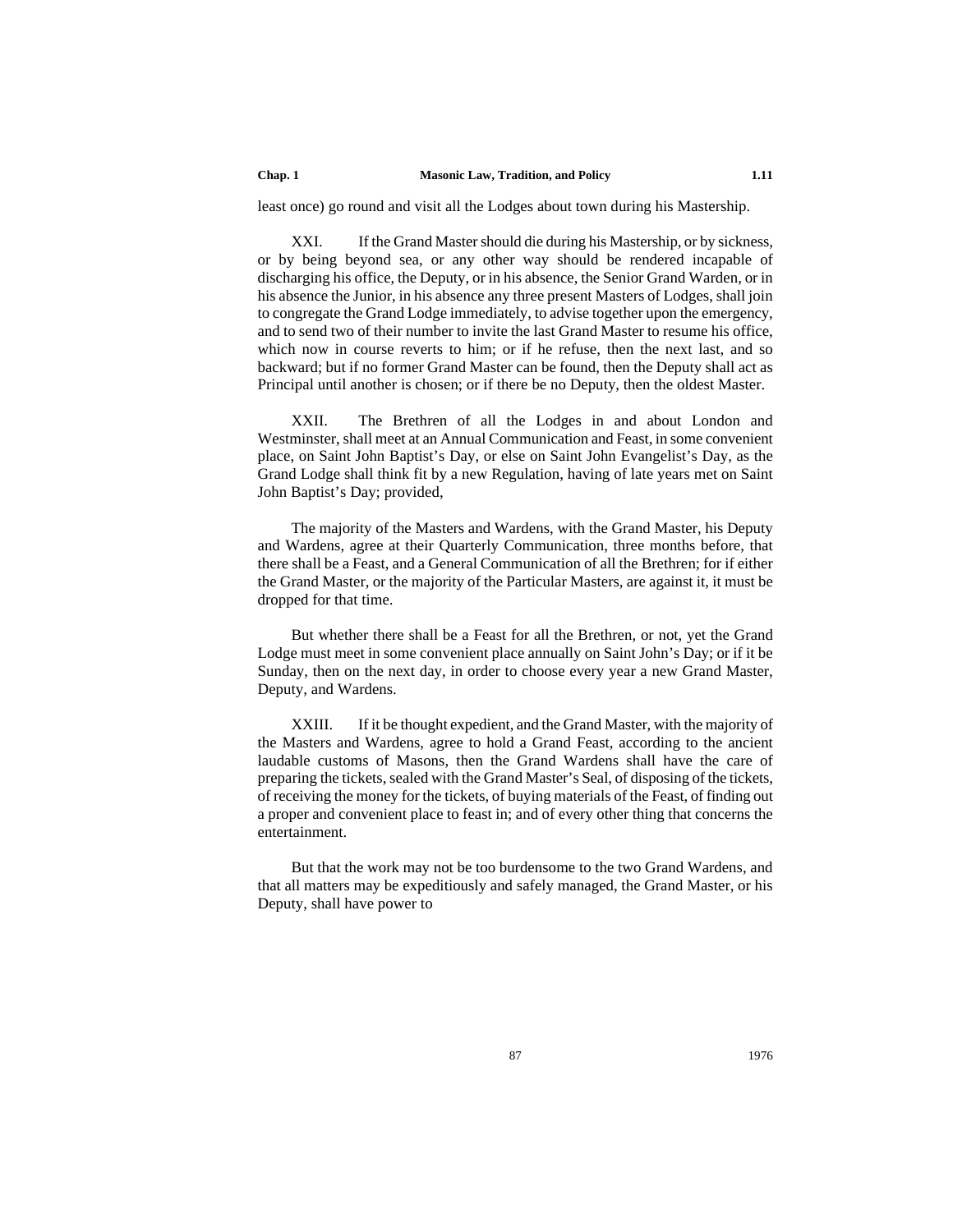nominate and appoint a certain number of Stewards, as his Worship shall think fit, to act in concert with the two Grand Wardens; all things relating to the Feast being decided amongst them by a majority of voices; except the Grand Master or his Deputy interposes by a particular direction or appointment.

XXIV. The Wardens and Stewards shall, in due time, wait upon the Grand Master, or his Deputy, for directions and orders about the premises; but if his Worship and his Deputy are sick, or necessarily absent, they shall call together the Masters and Wardens of Lodges to meet on purpose for their advice and orders; or else they may take the matter wholly upon themselves, and do the best they can.

The Grand Wardens and the Stewards are to account for all the money they receive, or expend, to the Grand Lodge, after dinner, or when the Grand Lodge shall think fit to receive their accounts.

If the Grand Master pleases, he may in due time summon all the Masters and Wardens of Lodges to consult with them about ordering the Grand Feast, and about any emergency or accidental thing relating thereunto, that may require advice; or else to take it upon himself altogether.

XXV. The Masters of Lodges shall each appoint one experienced and discreet Fellow Craft of his Lodge, to compose a committee, consisting of one from every Lodge, to who shall meet to receive in a convenient apartment, every person that brings a ticket, and shall have power to discourse him, if they think fit, in order to admit him, or debar him, as they shall see cause; provided, they send no man away before they have acquainted all the Brethren within doors with the reason thereof, to avoid mistakes that no true Brother may be debarred, nor a false Brother, or mere pretender, admitted. This committee must meet very early on Saint John's Day, at the place, even before any persons come with tickets.

XXVI. The Grand Master shall appoint two or more trusty Brethren to be porters, or door-keepers, who are also to be early at the place, for some good reasons; and who are to be at the command of the committee.

XXVII. The Grand Wardens, or the Stewards, shall appoint beforehand such a number of Brethren to serve at table as they think fit and proper for that work; and they may advise with the Masters and Wardens of Lodges about the most proper persons, if they please, or may take in such by their recommendation; for none are to serve that day, but free and accepted Masons, that the Communication may be free and harmonious.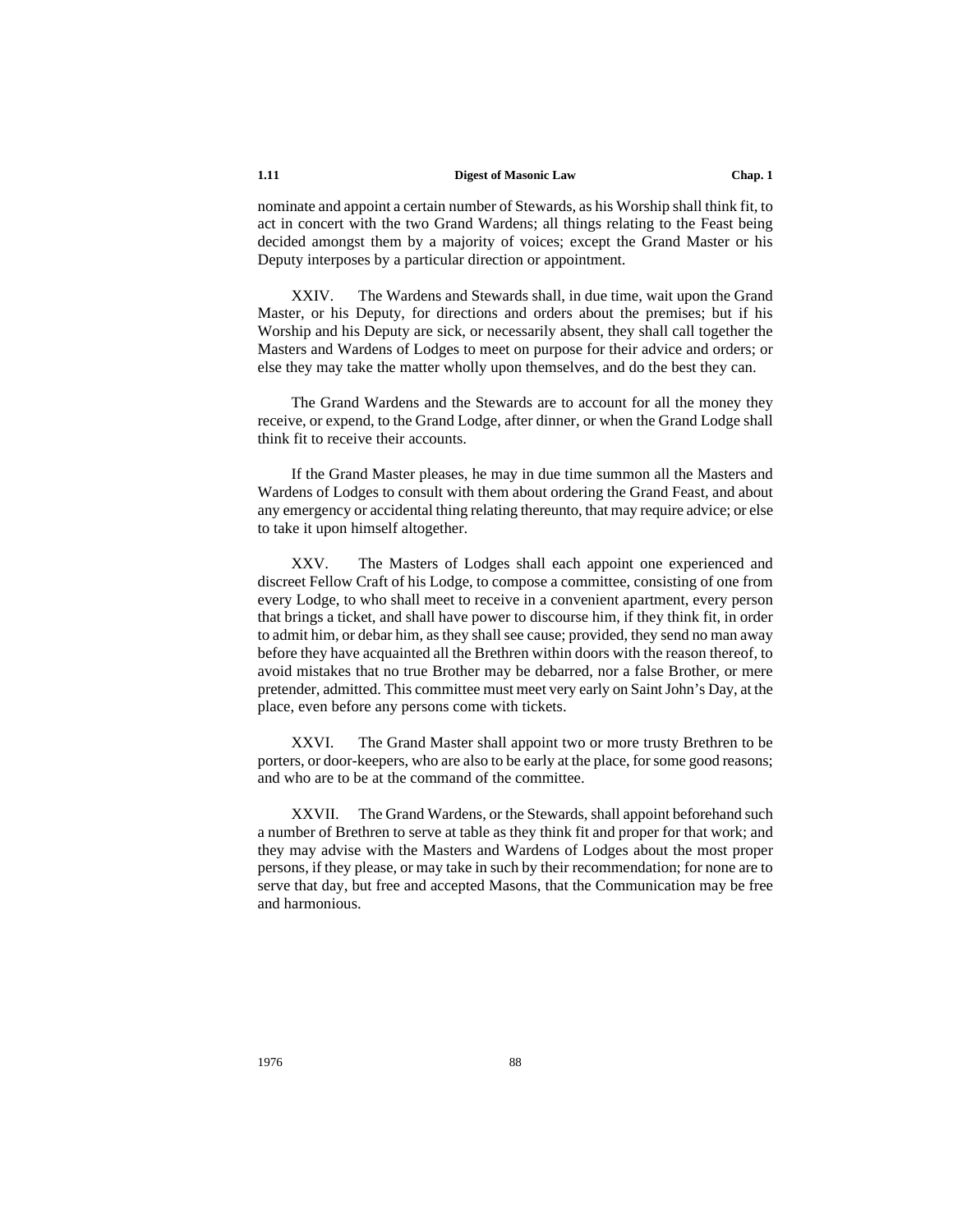XXVIII. All the members of the Grand Lodge must be at the place long before dinner, with the Grand Master, or his Deputy, at their head, who shall retire, and form themselves. And this is done in order,

1. To receive any appeals duly lodged, as above regulated, that the appellant may be heard, and the affair may be amicably decided before dinner, if possible; but if it cannot, it must be delayed till after the new Grand Master is elected; and if it cannot be decided after dinner, it may be delayed, and referred to a particular committee, that shall quietly adjust it, and make report to the next Quarterly Communication, that brotherly love may be preserved.

2. To prevent any differences or disgust which may be feared to arise that day; that no interruption may be given to the harmony and pleasure of the Grand Feast.

3. To consult about whatever concerns the decency and decorum of the Grand Assembly, and to prevent all indecency and ill manners, the assembly being promiscuous.

4. To receive and consider of any good motion, or any momentous and important affair, that shall be brought from the Particular Lodges, by their representatives, the several Masters, and Wardens.

XXIX. After these things are discussed, the Grand Master and his Deputy, the Grand Wardens, or the Stewards, the Secretary, the Treasurer, the Clerks, and every other person, shall withdraw, and leave the Masters and Wardens of the Particular Lodges alone, in order to consult amicably about electing a new Grand Master, or continuing the present, if they have not done it the day before; and if they are unanimous for continuing the present Grand Master, his Worship shall be called in, and humbly desired to do the Fraternity the honour of ruling them for the year ensuing; and after dinner it will be known whether he accepts of it or not; for it should not be discovered but by the election itself.

XXX. Then the Masters and Wardens, and all the Brethren, may converse promiscuously, or as they please to sort together, until the dinner is coming in, when every Brother takes his seat at table.

XXXI. Some time after dinner the Grand Lodge is formed, not in retirement, but in the presence of all the Brethren, who yet are not members of it, and must not therefore speak until they are desired and allowed.

XXXII. If the Grand Master of last year has consented with the

89 1976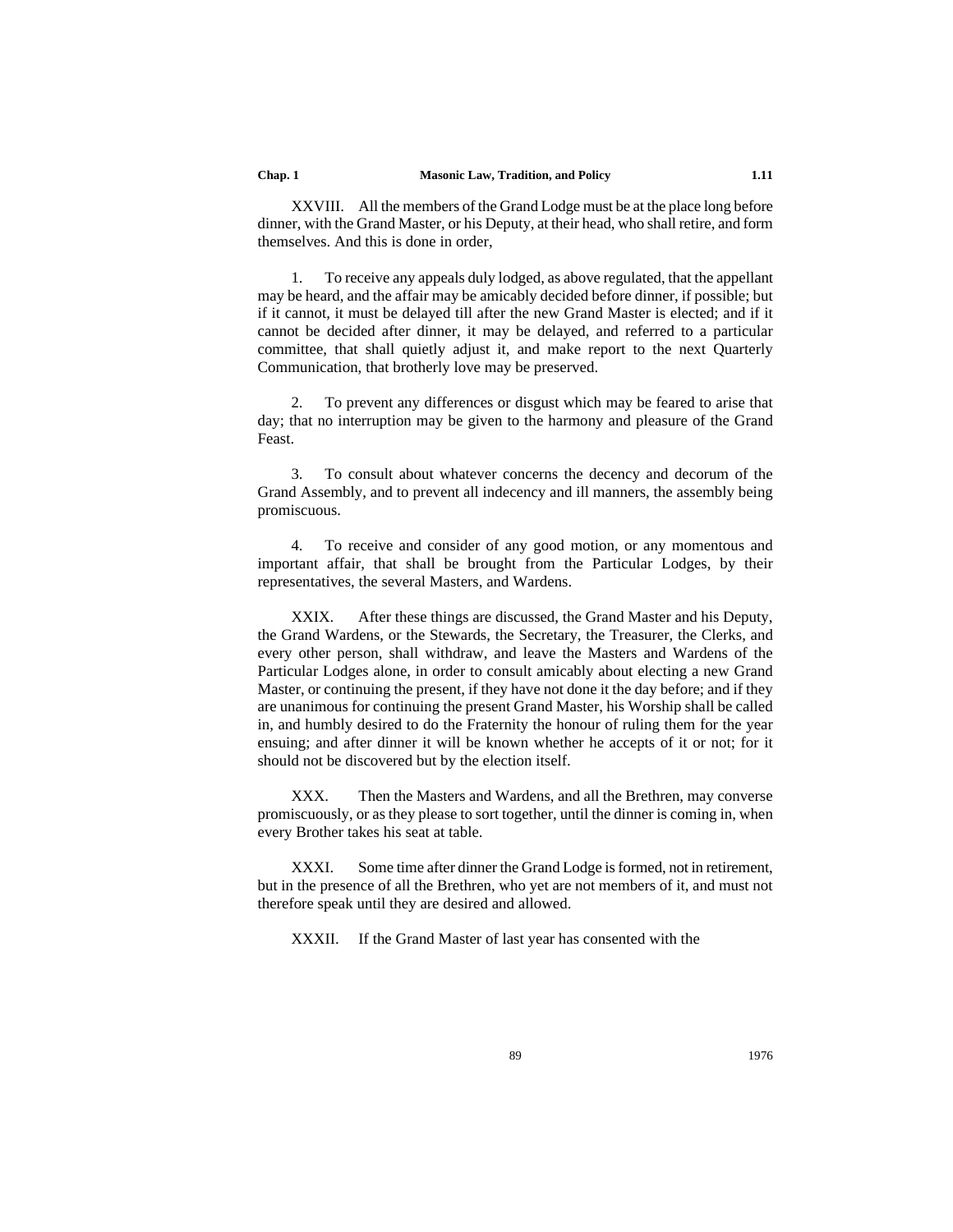Master and Wardens in private, before dinner, to continue for the year ensuing; then one of the Grand Lodge deputed for that purpose, shall represent to all the Brethren his Worship's good government, etc. And turning to him, shall, in the name of the Grand Lodge, humbly request him to do the Fraternity the great honour (if nobly born, if not the great kindness) of continuing to be their Grand Master for the year ensuing. And his Worship declaring his consent by a bow or a speech, as he pleases, the said deputed member of the Grand Lodge shall proclaim him Grand Master, and all the members of the Lodge shall salute him in due form. And all the Brethren shall for a few minutes have leave to declare their satisfaction, pleasure, and congratulation.

XXXIII. But if either the Master and Wardens have not in private, this day before dinner, nor the day before, desired the last Grand Master to continue in the Mastership another year; or if he, when desired, has not consented; then,

The last Grand Master shall nominate his successor for the year ensuing, who, if unanimously approved by the Grand Lodge, and if there present, shall be proclaimed, saluted, and congratulated the new Grand Master, as above hinted, and immediately installed by the last Grand Master, according to usage.

XXXIV. But if that nomination is not unanimously approved, the new Grand Master shall be chosen immediately by ballot, every Master and Warden writing his man's name, and the last Grand Master writing his man's name too; and the man, whose name the last Grand Master shall first take out, casually or by chance, shall be Grand Master for the year ensuing; and if present, he shall be proclaimed, saluted, and congratulated, as above hinted, and forthwith installed by the last Grand Master, according to usage.

XXXV. The last Grand Master thus continued, or the new Grand Master thus installed, shall next nominate and appoint his Deputy Grand Master, either the last or a new one, who shall be also declared, saluted, and congratulated as above hinted.

The Grand Master shall also nominate the new Grand Wardens, and if unanimously approved by the Grand Lodge, shall be declared, saluted, and congratulated, as above hinted; but if not, they shall be chosen by ballot, in the same way as the Grand Master; as the Wardens of private Lodges are also to be chosen by ballot in each Lodge, if the members thereof do not agree to the Master's nomination.

XXXVI. But if the Brother, whom the present Grand Master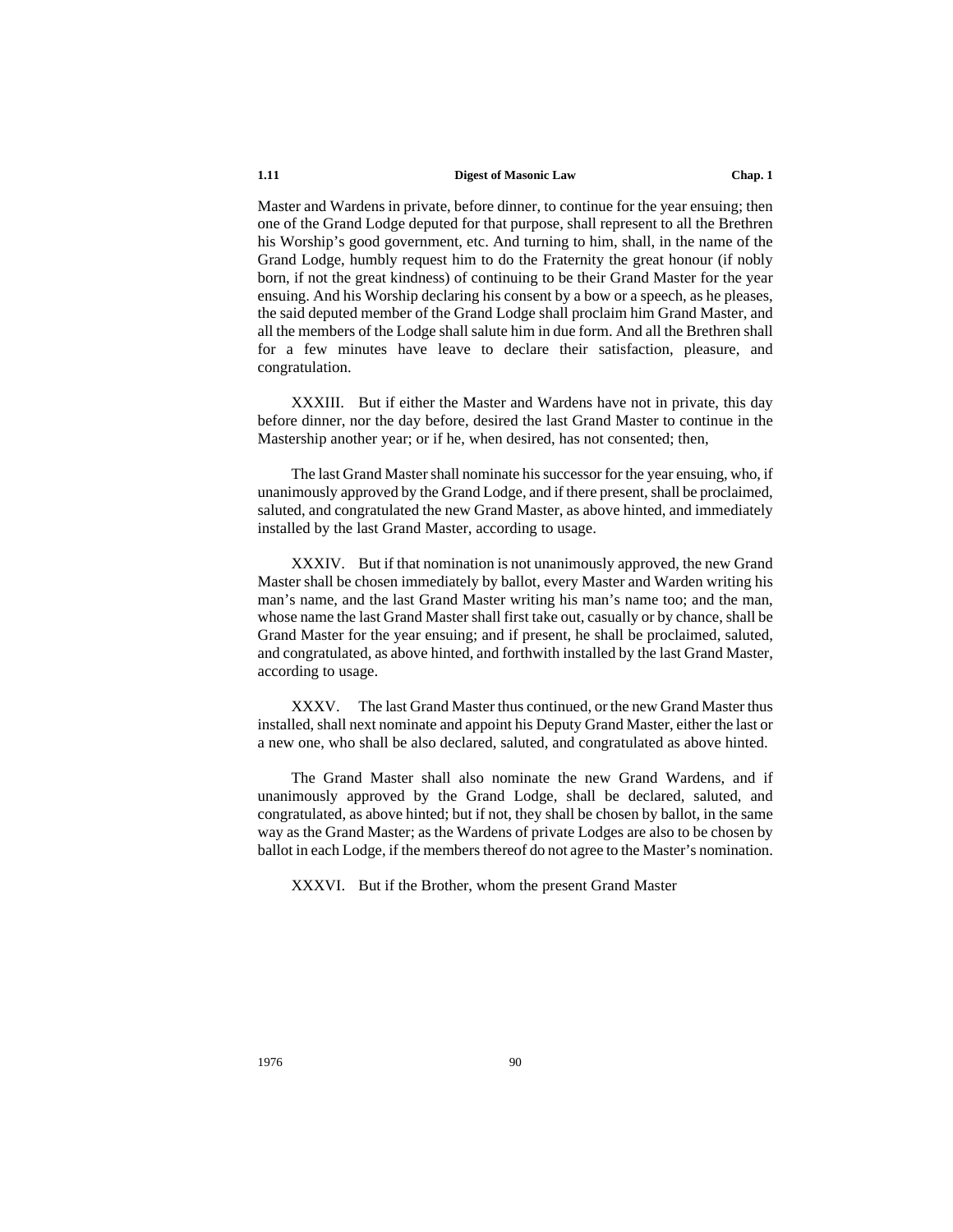shall nominate for his successor, or whom the majority of the Grand Lodge shall happen to choose by ballot, is, by sickness or other necessary occasion, absent from the Grand Feast, he cannot be proclaimed the new Grand Master, unless the old Grand Master, or some of the Masters and Wardens of the Grand Lodge can vouch, upon the honour of a Brother, that the said person, so nominated or chosen, will readily accept of the said office; in which case the old Grand Master shall act as proxy, and shall nominate the Deputy and Wardens in his name, and in his name also receive the usual honours, homage, and congratulation.

XXXVII. Then the Grand Master shall allow any Brother, Fellow Craft, or Apprentice to speak, directing his discourse to his Worship; or to make any motion for the good of the Fraternity, which shall be either immediately considered and finished, or else referred to the consideration of the Grand Lodge at their next Communication, Stated or Occasional. When that is over,

XXXVIII. The Grand Master or his Deputy, or some Brother appointed by him, shall harangue all the Brethren, and give them good advice; and lastly after some other transactions, that cannot be written in any language, the Brethren may go away or stay longer, as they please.

XXXIX. Every Annual Grand Lodge has an inherent power and authority to make new Regulations, or to alter these, for the real benefit of this ancient Fraternity; Provided always that the Old Landmarks be carefully preserved, and that such alterations and new Regulations be proposed and agreed to at the Third Quarterly Communication preceding the Annual Grand Feast; and that they be offered also to the perusal of all the Brethren before dinner, in writing, even of the youngest Apprentice; the approbation and consent of the majority of all the Brethren present being absolutely necessary to make the same binding and obligatory; which, must, after dinner, and after the new Grand Master is installed, be solemnly desired; as it was desired and obtained for these Regulations, when proposed by the Grand Lodge, to about one hundred and fifty Brethren, on Saint John Baptist's Day, 1721.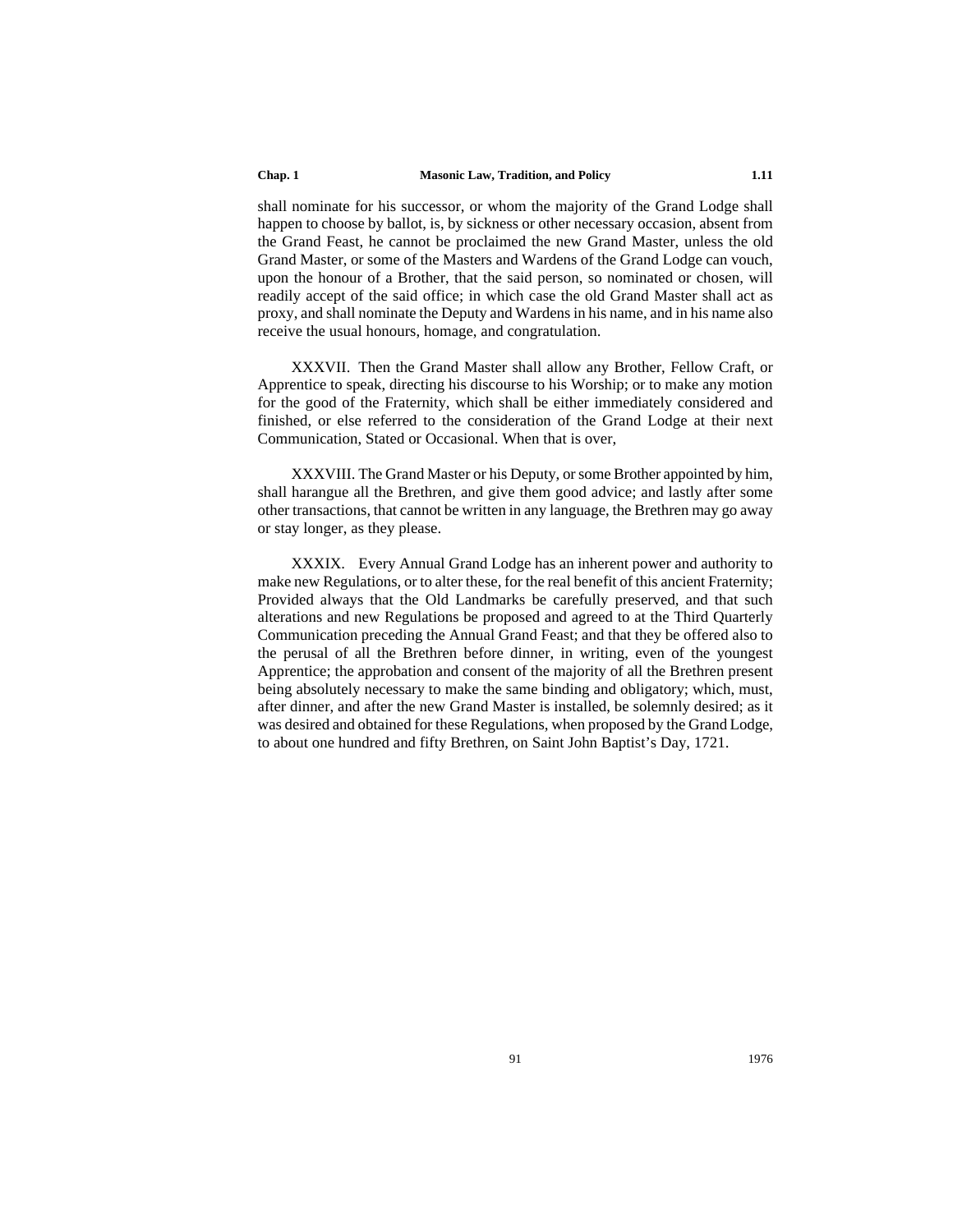# **THE CHARGES**

# **OF**

# **A FREEMASON**

**Extracted from The Ancient Records of Lodges Beyond the Sea, and of Those in England, Scotland, and Ireland, For the Use of the Lodges in London To be Read at the Making of New Brethren, or when the Master shall order it.**

## THE GENERAL HEADS, VIZ.:

- I. OF GOD AND RELIGION.
- II. OF THE CIVIL MAGISTRATE, SUPREME, AND SUBORDINATE.
- III. OF LODGES.
- IV. OF MASTERS, WARDENS, FELLOWS, AND APPRENTICES.
- V. OF THE MANAGEMENT OF THE CRAFT IN WORKING.
- VI. OF BEHAVIOR, VIZ.:
	- 1. IN THE LODGE WHILE CONSTITUTED.
	- 2. AFTER THE LODGE IS OVER, AND THE BRETHREN NOT GONE.
	- 3. WHEN BRETHREN MEET WITHOUT STRANGERS, BUT NOT IN A LODGE.
	- 4. IN THE PRESENCE OF STRANGERS NOT MASONS.
	- 5. AT HOME AND IN THE NEIGHBORHOOD.
	- 6. TOWARDS A STRANGE BROTHER.

## **I. CONCERNING GOD AND RELIGION**

A Mason is obliged, by his tenure, to obey the moral law; and if he rightly understands the art, he will never be a stupid Atheist, nor an irreligious libertine. But though in ancient times Masons were charged in every country to be of the religion of that country or nation, whatever it was, yet it is now thought more expedient only to oblige them to that religion in which all men agree, leaving their particular opinions to themselves; that is, to be good men and true, or men of honour and honesty, by whatever denominations or persuasions they may be distinguished; whereby Masonry becomes the center of union,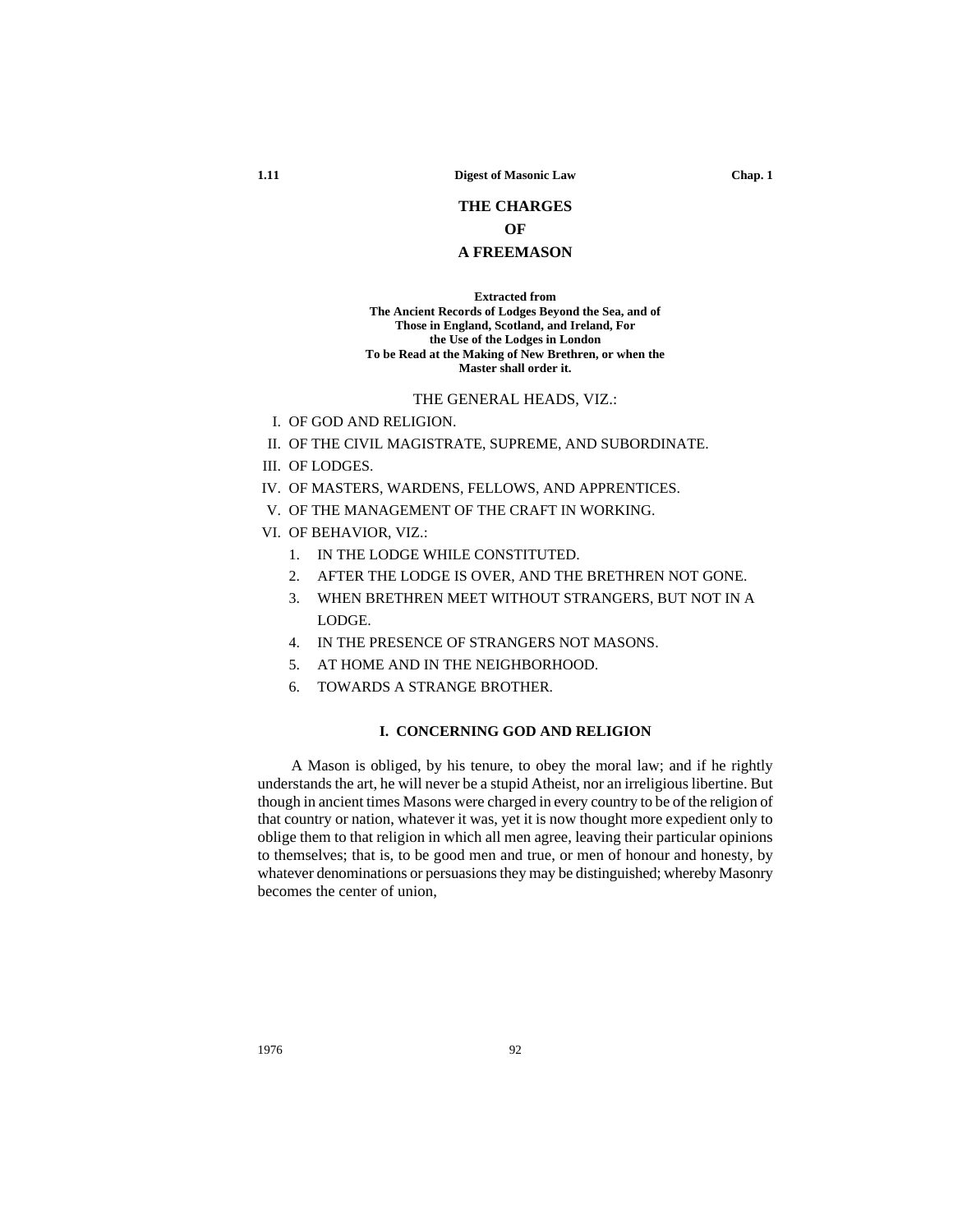and the means of conciliating true friendship among persons that must have remained at a perpetual distance.

# **II. OF THE CIVIL MAGISTRATE, SUPREME, AND SUBORDINATE**

A Mason is a peaceable subject to the civil powers, wherever he resides or works, and is never to be concerned in plots and conspiracies against the peace and welfare of the nation, nor to behave himself undutifully to inferior magistrates; for as Masonry hath been always injured by war, bloodshed, and confusion, so ancient kings and princes have been much disposed to encourage the Craftsmen, because of their peaceableness and loyalty whereby they practically answered the cavils of their adversaries, and promoted the honour of the Fraternity, who ever flourished in times of peace. So that if a Brother should be a rebel against the State, he is not to be countenanced in his rebellion, however he may be pitied as an unhappy man; and, if convicted of no other crime, though the loyal Brotherhood must and ought to disown his rebellion, and give no umbrage or ground of political jealousy to the government for the time being; they cannot expel him from the Lodge, and his relation to it remains indefeasible.

# **III. OF LODGES**

 A Lodge is a place where Masons assemble and work; hence that assembly or duly organized society of Masons is called a Lodge, and every Brother ought to belong to one, and to be subject to its By-Laws and the General Regulations. It is either particular or general, and will be best understood by attending it, and by the Regulations of the General or Grand Lodge hereunto annexed. In ancient times, no Master or Fellow could be absent without it, especially when warned to appear at it, without incurring a severe censure, until it appeared to the Master and Wardens, that pure necessity hindered him.

The persons admitted members of a Lodge must be good and true men, freeborn, and of mature and discreet age, no bondmen, no women, no immoral, or scandalous men, but of good report.

## **IV. OF MASTERS, WARDENS, FELLOWS, AND APPRENTICES**

All preferment among Masons is grounded upon real worth and personal merit only; that so the lords may be well served, the Brethren not put to shame, nor the royal Craft despised; therefore no Master or Warden is chosen by seniority, but for his merit. It is impossible to describe these things in writing and every Brother must attend in his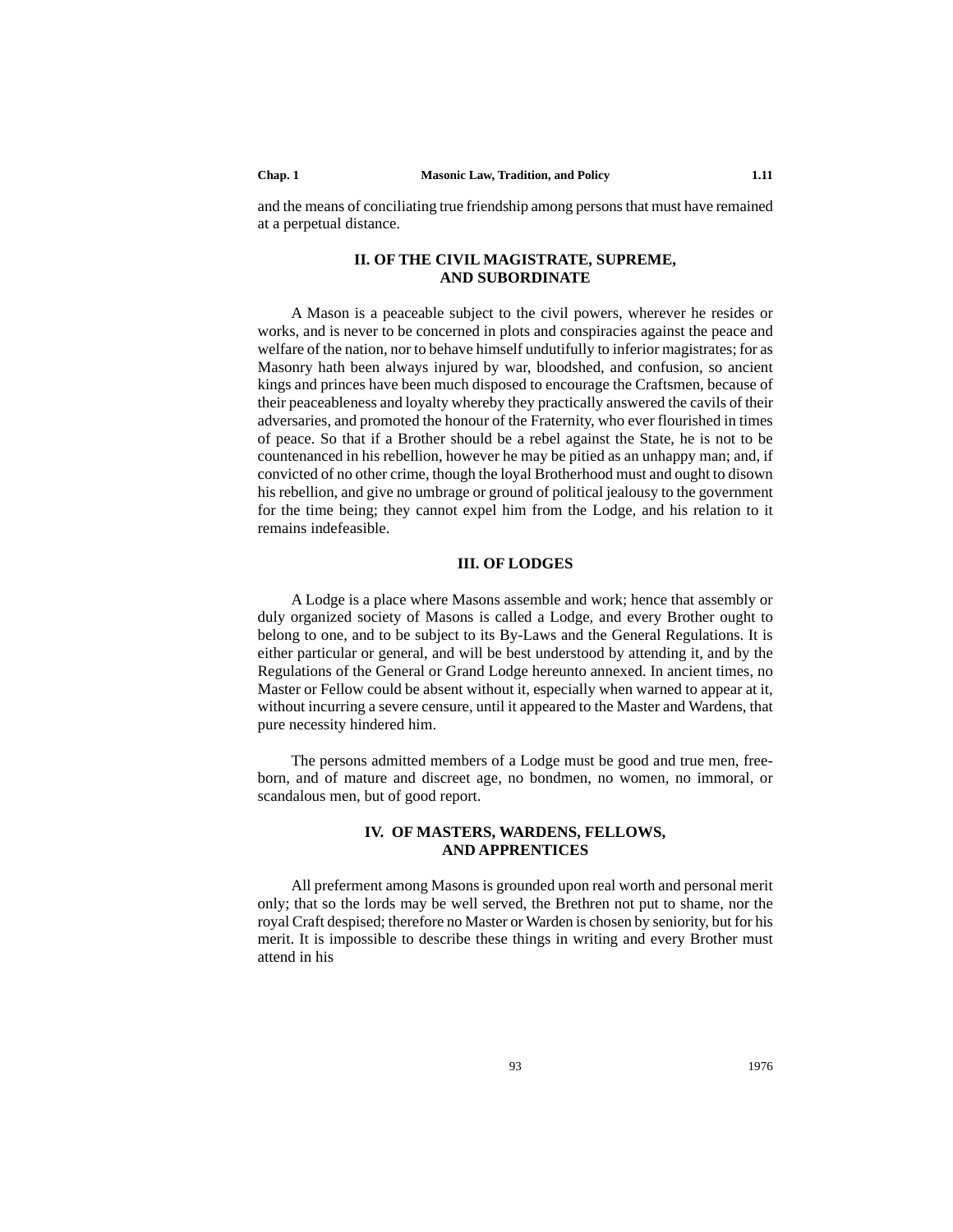place, and learn them in a way peculiar to this Fraternity; only candidates may know, that no Master should take an Apprentice, unless he has sufficient employment for him, and unless he be a perfect youth, having no maim or defect in his body, that may render him incapable of learning the art, of serving his Master's lord, and of being made a Brother, and then a Fellow Craft in due time, even after he has served such a term of years as the custom of the country directs; and that he should be descended of honest parents; that so, when otherwise qualified, he may arrive to the honour of being the Warden, and then the Master of the Lodge, the Grand Warden, and at length the Grand Master of all the Lodges, according to his merit.

No Brother can be a Warden until he has passed the part of a Fellow Craft; nor a Master until he has acted as a Warden, nor Grand Warden until he has been Master of a Lodge, nor Grand Master unless he has been a Fellow Craft before his election, who is also to be noble born, or a gentleman of the best fashion, or some eminent scholar, or some curious architect or other artist, descended of honest parents, and who is of singular great merit in the opinion of the Lodges. And for the better, and easier, and more honourable discharge of his office, the Grand Master has a power to choose his own Deputy Grand Master, who must be then, or must have been formerly, the Master of a Particular Lodge, and has the privilege of acting whatever the Grand Master, his principal, should act, unless the said principal be present, or interpose his authority by a letter.

These rulers and governors, supreme and subordinate, of the ancient Lodge, are to be obeyed in their respective stations by all the Brethren, according to the old Charges and Regulations, with all humility, reverence, love, and alacrity.

# **V. OF THE MANAGEMENT OF THE CRAFT IN WORKING**

All Masons shall work honestly on working days, that they may live creditably on holy days; and the time appointed by the law of the land, or confirmed by custom, shall be observed.

The most expert of the Fellow Craftsmen shall be chosen or appointed the Master, or overseer of the lord's work; who is to be called Master by those that work under him. The Craftsmen are to avoid all ill language, and to call each other by no disobliging name, but Brother or Fellow; and to behave themselves courteously within and without the Lodge.

Both the Master and the Masons receiving their wages justly, shall be faithful to the lord, and honestly finish their work, whether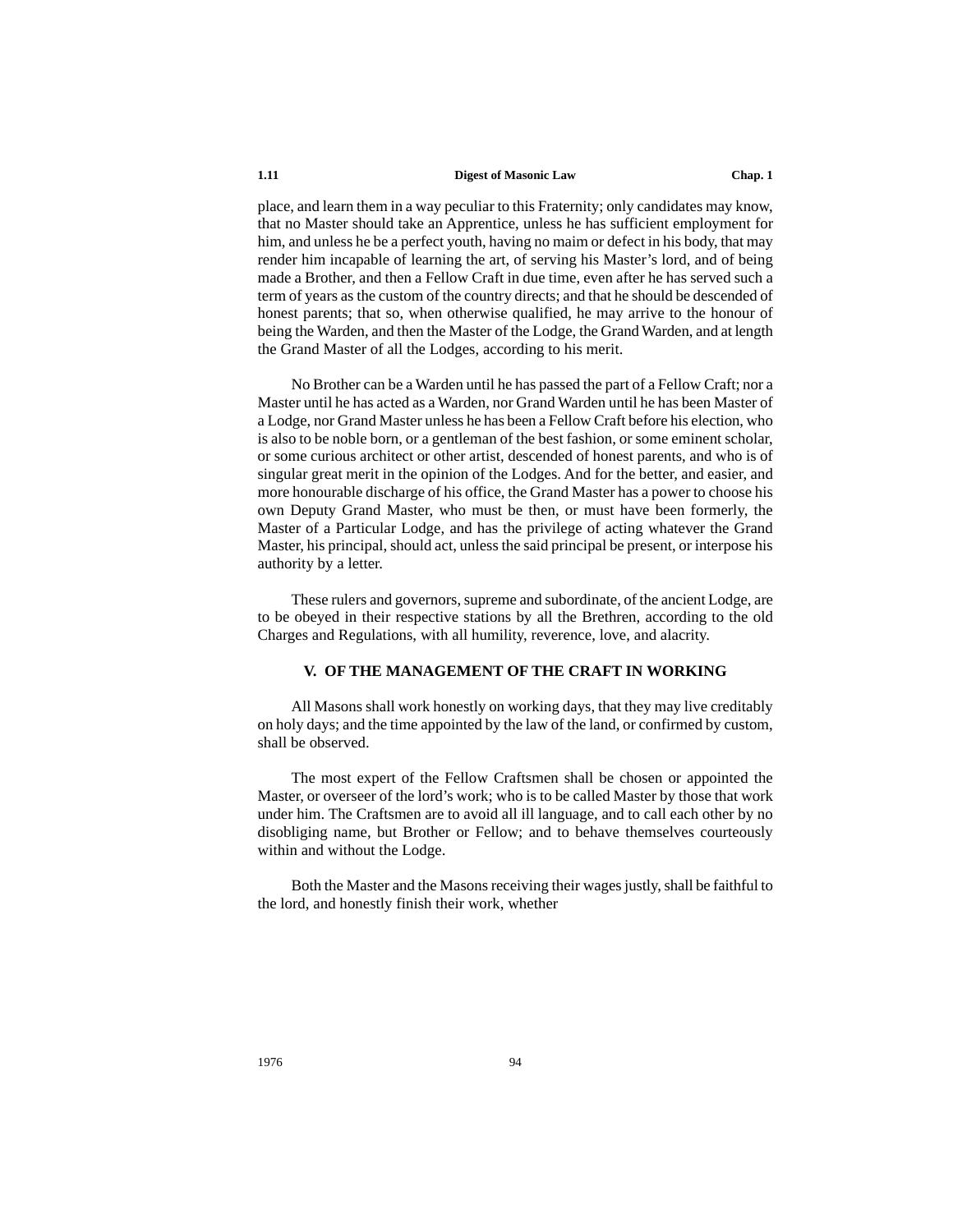task or journey; nor put the work to task that hath been accustomed to journey.

None shall discover envy at the prosperity of a Brother, nor supplant him, nor put him out of his work, if he be capable to finish the same; for no man can finish another's work so much to the lord's profit, unless he be thoroughly acquainted with the designs and draughts of him that began it.

When a Fellow Craftsman is chosen Warden of the Work under the Master, he shall be true both to Master and Fellows, shall carefully oversee the work in the Master's absence to the lord's profit; and his Brethren shall obey him.

All Masons employed, shall meekly receive their wages without murmuring or mutiny, and not desert the Master till the work is finished.

A younger Brother shall be instructed in working, to prevent spoiling the materials for want of judgment, and for increasing and continuing of brotherly love.

All the tools used in working shall be approved by the Grand Lodge.

No labourer shall be employed in the proper work of Masonry, nor shall Free Masons work with those that are not free, without an urgent necessity; nor shall they teach labourers and unaccepted Masons, as they should teach a Brother or Fellow.

# **VI. OF BEHAVIOR, VIZ.:**

## **1. In the Lodge While Constituted**

You are not to hold private committees, or separate conversation, without leave from the Master, not to talk of anything impertinent or unseemly, nor interrupt the Master or Wardens or any Brother speaking to the Master; nor behave yourself ludicrously or jestingly while the Lodge is engaged in what is serious and solemn; nor use any unbecoming language upon any pretence whatsoever; but to pay due reverence to your Master, Wardens, and Fellows, and put them to worship.

Any complaint be brought, the Brother found guilty shall stand to the award and determination of the Lodge, who are the proper and competent judges of all such controversies (unless you carry it by appeal to the Grand Lodge), and to whom they ought to be referred, unless a lord's work be hindered the meanwhile, in which case a particular reference may be made; but you must never go to law about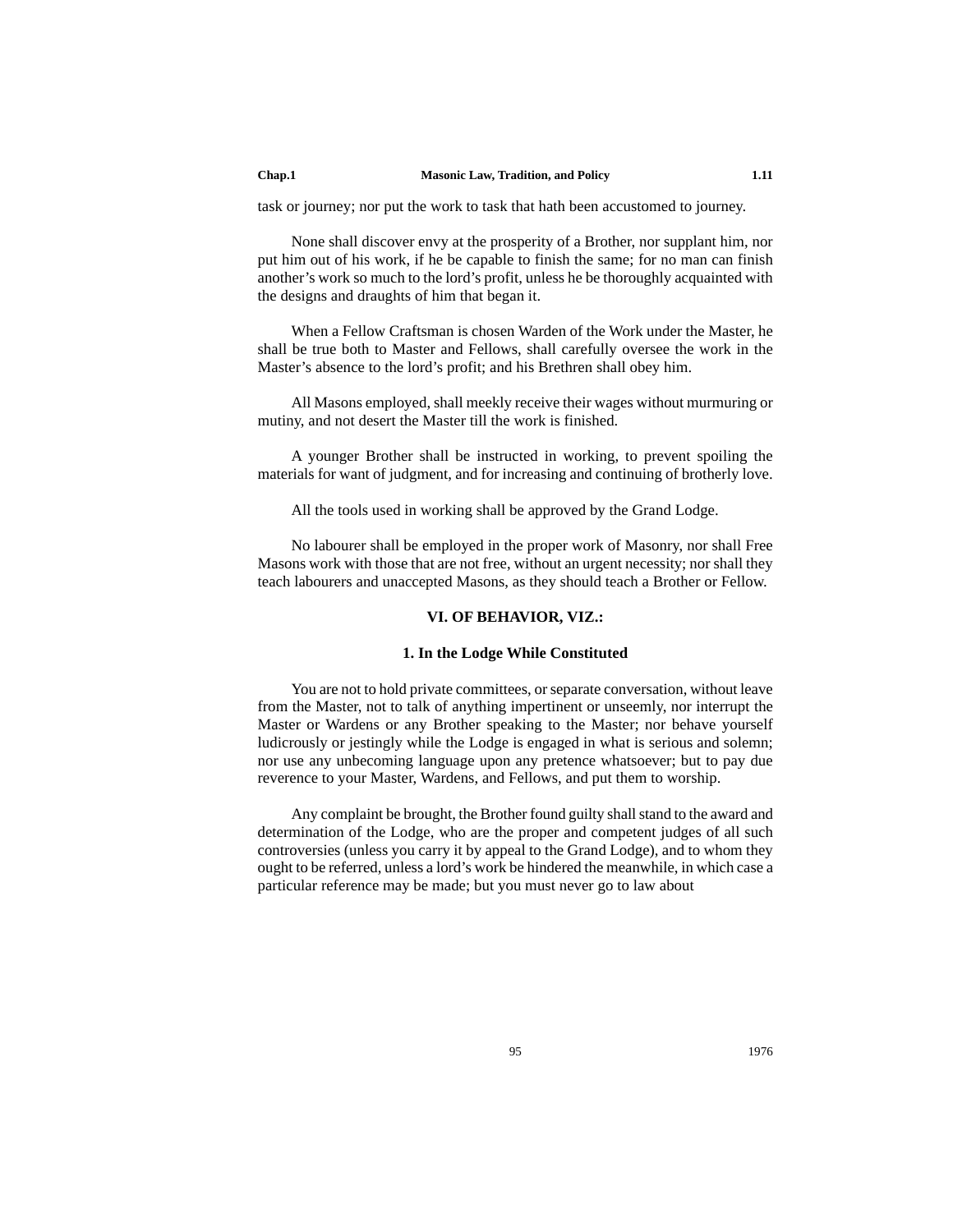what concerneth Masonry, without an absolute necessity apparent to the Lodge.

## **2. Behavior After the Lodge is over, and the Brethren not Gone**

You may enjoy yourselves with innocent mirth, treating one another according to ability, but avoiding all excess, or forcing any Brother to eat or drink beyond his inclination, or hindering him from going when his occasions call him, or doing or saying anything offensive, or that may forbid an easy and free conversation; for that would blast our harmony, and defeat our laudable purposes. Therefore no private piques or quarrels must be brought within the door of the Lodge, far lest quarrels about religion, or nations, or state policy, we being only, as Masons, of the catholic religion above mentioned; we are also of all nations, tongues, kindreds, and languages, and are resolved against all politics, as what never yet conduced to the welfare of the Lodge, nor ever will. This Charge has been always strictly enjoined and observed; but especially ever since the Reformation in Britain, of the dissent and secession of these nations from the communion of Rome.

# **3. Behavior When Brethren Meet Without Strangers, But Not in a Lodge Formed**

You are to salute one another in a courteous manner, as you will be instructed, calling each other Brother, freely giving mutual instructions as shall be thought expedient, without being overseen or overheard, and without encroaching upon each other, or derogating from that respect which is due to any Brother, were he not a Mason; for though all Masons are as Brethren upon the same level, yet Masonry takes no honour from a man that he had before; nay, rather it adds to his honour, especially if he has deserved well of the Brotherhood, who must give honour to whom it is due, and avoid ill manners.

## **4. Behavior in Presence of Strangers Not Masons**

You shall be cautious in your words and carriage, that the most penetrating stranger shall not be able to discover or find out what is not proper to be intimated; and sometimes you shall divert a discourse, and manage it prudently for the honour of the worshipful Fraternity.

## **5. Behavior at Home and in your Neighborhood**

You are to act as becomes a moral and wise man; particularly, not to let your family, friends, and neighbours know the concerns of the Lodge, etc., but wisely to consult your own honour, and that of the